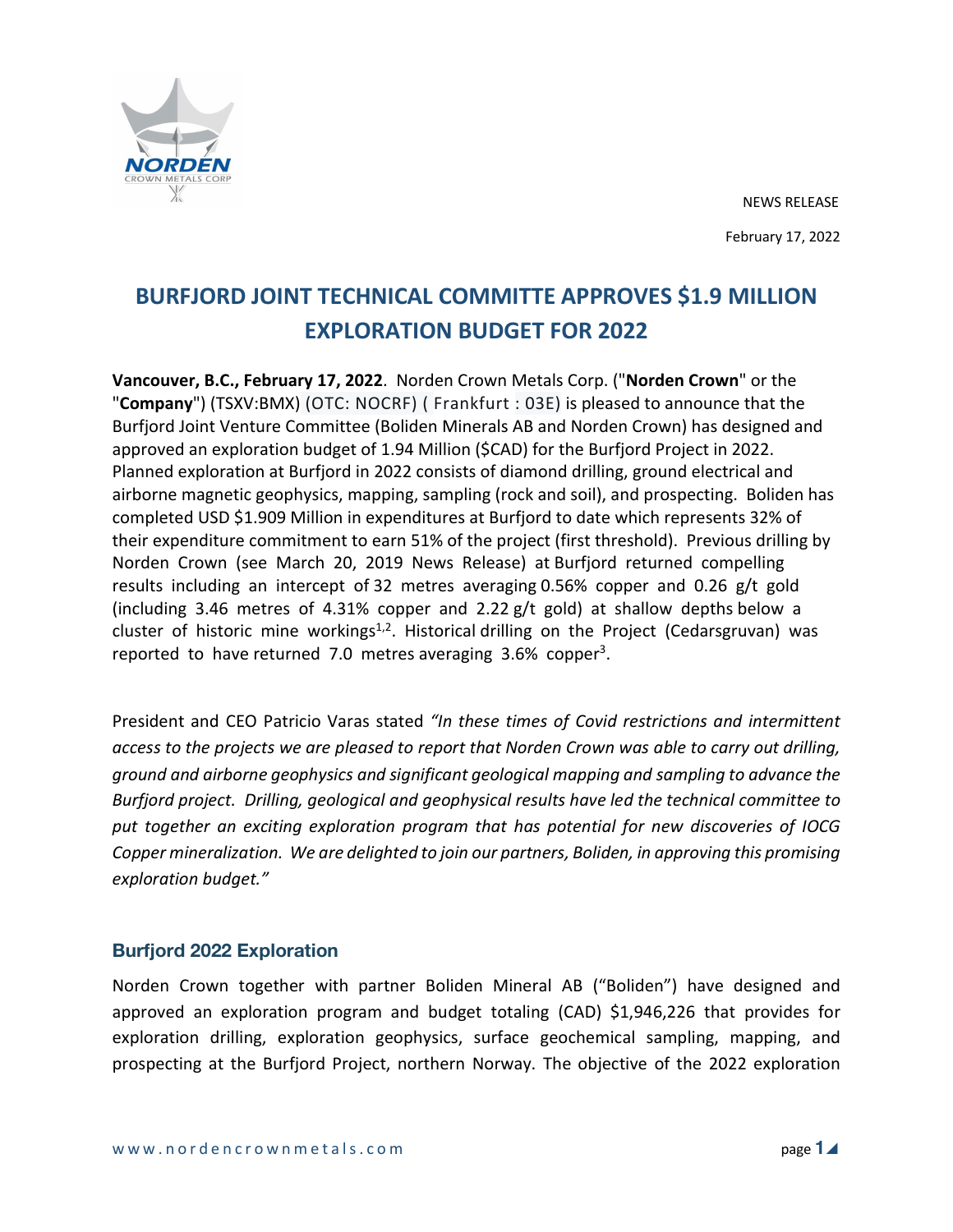

NEWS RELEASE February 17, 2022

program is to test several existing drill stage targets on the property and to advance a series of targets to the delineation stage with drill testing.

#### **Exploration Geophysics**

#### UAV Airborne Magnetic Geophysics

Norden Crown will resume an airborne magnetic geophysical survey at Burfjord which was delayed due to Covid related access restrictions in 2021. A total of 250 line-kilometres of UAV airborne magnetic data will be collected over the northern half of the land position (total survey size: 860 line-kilometres). These data will help refine the Burfjord geological and structural framework and aid in target selection and target ranking.

# Time-Domain Electromagnetic Geophysical Survey

A total of 5-time domain electromagnetic ("TEM") geophysical survey loops compliment the Phase I surveying done in 2019 (News Release August 23, 2020) which produced compelling drill targets. Data from Phase II will be used to generate additional conductive, copper prospective anomalies. Results (anomalies) from TEM surveys will aid in target selection and ranking.

# Borehole EM Survey

Borehole EM Geophysics may be utilized as part of the 2022 drill program. Borehole EM Geophysics will utilize existing drill holes as well as new drill holes to identify conductive sulphide mineralization with the potential to host copper mineralization.

#### **Soil Sampling**

An extensive, high-resolution soil survey (portable XRF; 100 meter lines, 25 meter stations) is planned for the 2022 summer program. The planned survey includes a 3,000 sample orientation survey which may be followed by a property wide soil sampling initiative with the objective of producing high resolution multi-element geochemical anomalies for drill testing. These data are expected to also enhance existing geological and geophysical targets as well as areas of interest.

#### **2022 Diamond Drilling**

A total of 2,500 meters of diamond drilling is planned for 2022 with the objective of expanding the footprint of the copper mineralization discovered by the drill programs carried out in 2021.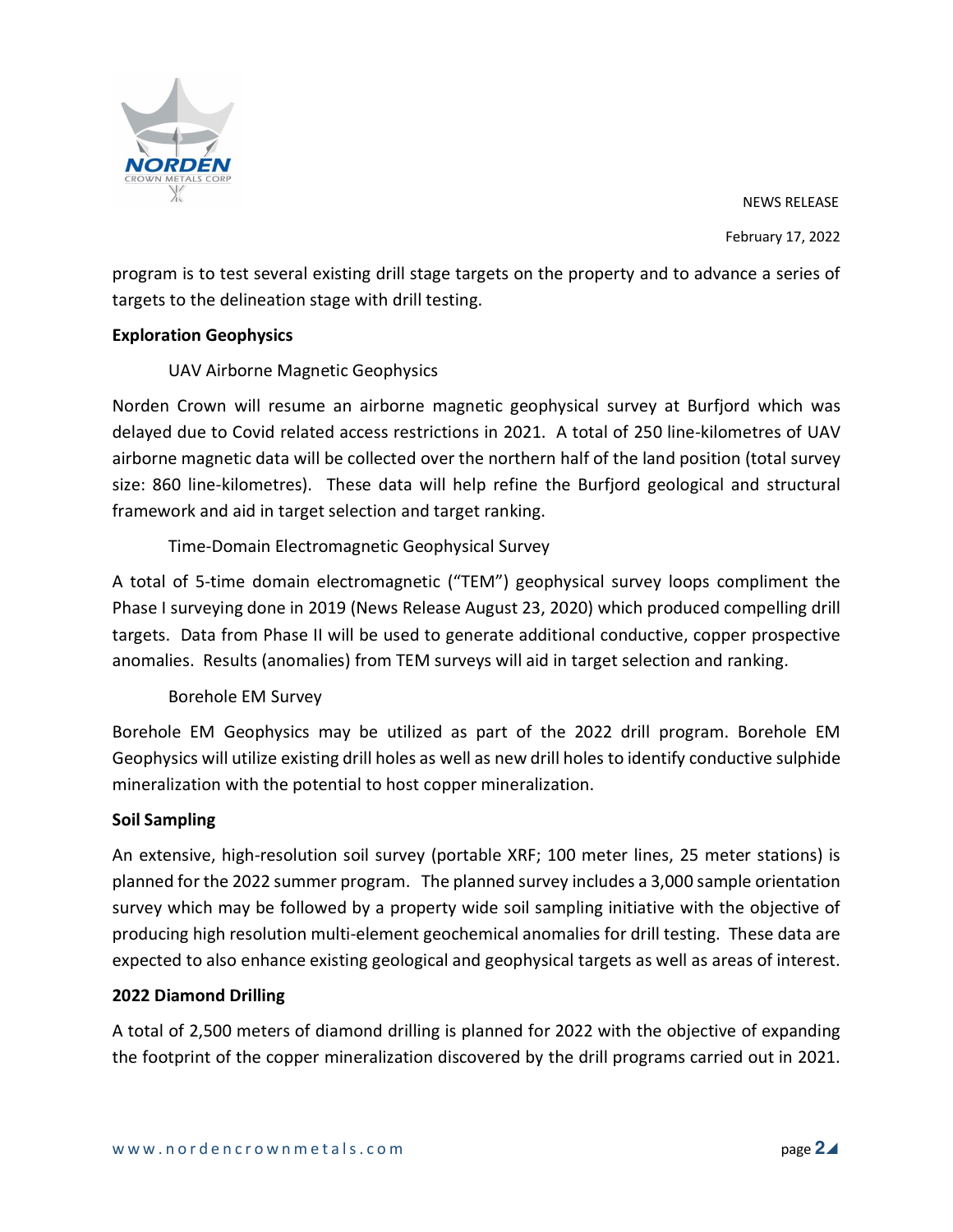

NEWS RELEASE February 17, 2022

The drilling will also test new high priority TEM geophysical targets coincident with zones of copper mineralization on surface, accompanied by strong altered and brecciated rocks. Drill targets have been assembled and ranked but will be further refined based on the geological, geophysical, and geochemical data from the ongoing exploration programs.

#### **Mapping, Sampling and Prospecting**

A 45-day mapping, sampling and prospecting program will be conducted in 2022 with the objective of better defining geological controls, including structural and alteration distribution and density, advancing and ranking high-priority exploration targets at Burfjord.

# **Burfjord Joint Venture Terms**

Norden Crown entered into an option agreement (the "Agreement") with Boliden in respect to Burfjord (see June 10, 2020 News Release). To earn its 51% interest in the Project, Boliden must fund 100% of the exploration programs by spending US\$6 Million over the next four years.

# **Overview of the Burfjord Project**

The Project, located in the Kåfjord Copper Belt near Alta, Norway is highly prospective for Iron Oxide Copper Gold (IOCG) and Sediment Hosted Copper mineral deposits. High-grade coppergold veins at Burfjord that were historically mined (pre 20th century) at reported cutoff grades of 3-5% Cu are surrounded by envelopes of stockwork veins or disseminations of copper mineralization extending tens to hundreds of metreslaterally into the host rocks. Norden Crown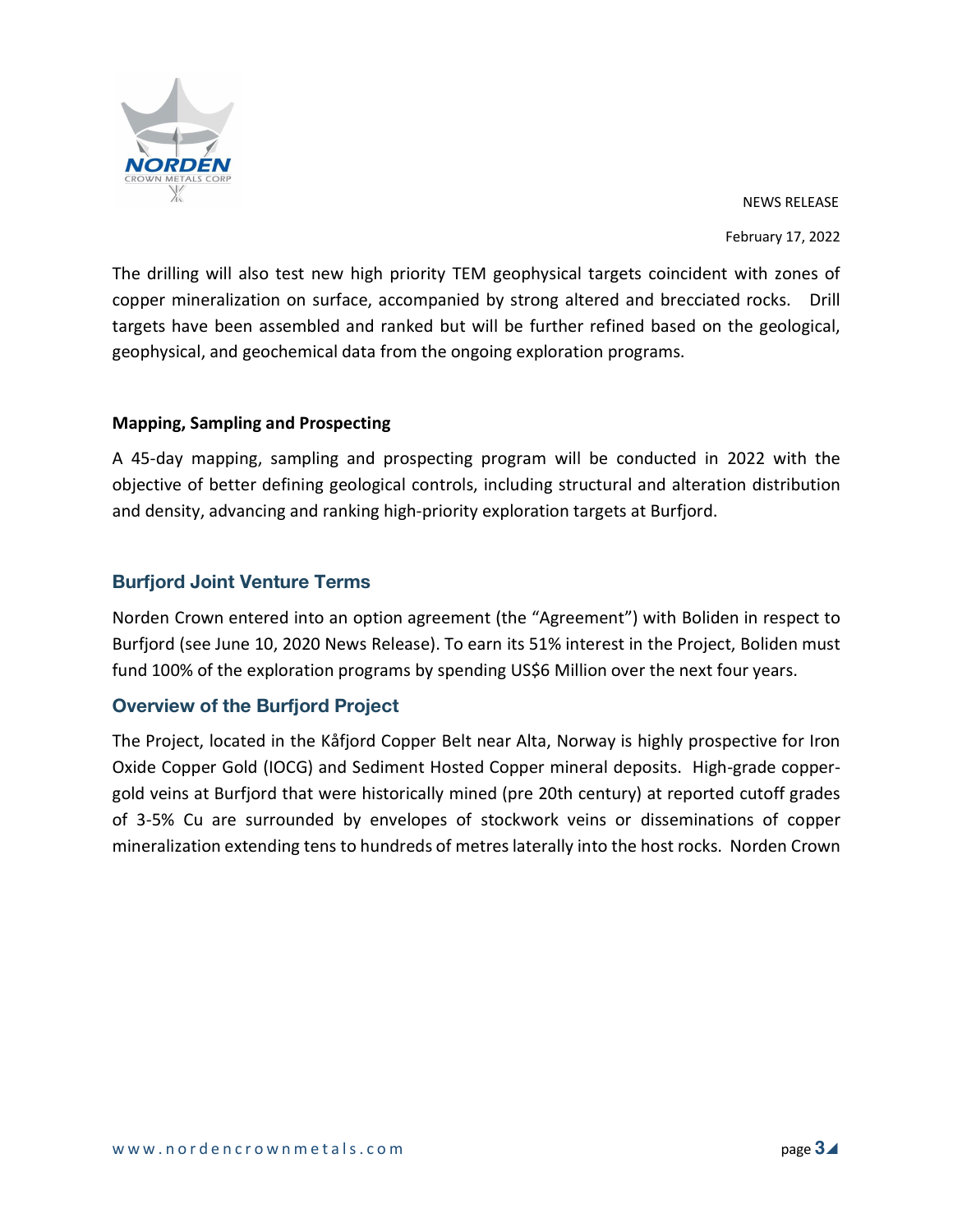

#### NEWS RELEASE

#### February 17, 2022



Figure 1. Plan map showing, geology, anomalous rock sample (copper), target locations and 2021 drill hole locations.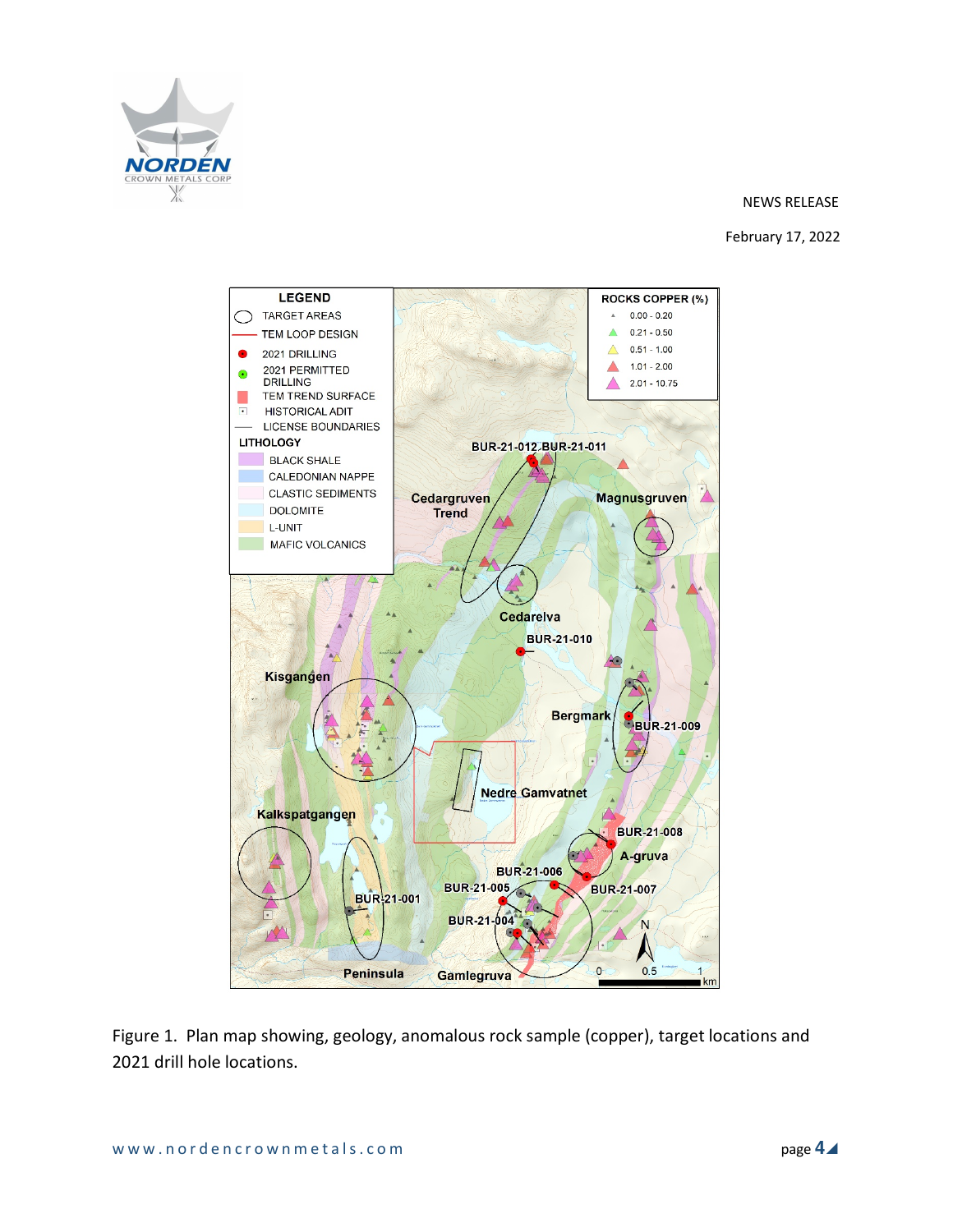

NEWS RELEASE February 17, 2022

and Boliden believe this mineralization has economic potential and represents an attractive bulk tonnage exploration target. Burfjord is comprised of six exploration licenses totaling 5,500 hectares in the Kåfjord Copper Belt near Alta in Norway. During the nineteenth century, copper mineralization was mined from over 30 historic mines and prospects developed along the flanks of a prominent 4 x 6-kilometre fold (anticline) consisting of interbedded sedimentary and volcanic rocks. Many of the rocks in the anticline are intensely hydrothermally altered and contain sulphide mineralization.

# **About Norden Crown**

Norden Crown is a mineral exploration company focused on the discovery of silver, zinc, copper, and gold deposits in exceptional, historical mining project areas spanning Sweden and Norway. The Company aims to discover new economic mineral deposits in historical mining districts that have seen little or no modern exploration techniques. The Company is led by an experienced management team and an accomplished technical team, with successful track records in mineral discovery, mining development and financing.

# **Qualified Person**

Daniel MacNeil, P.Geo, a Qualified Person as defined by National Instrument 43-101 Standards of Disclosure for Mineral Projects, has read and approved all technical and scientific information contained in this news release. Mr. MacNeil is Vice President Exploration for Norden Crown.

# **References**

<sup>1</sup>Intercept reported as reported in drill core. The true width is estimated at 85-100% of the reported interval.

<sup>2</sup>See Norden Crown's March 20, 2019 News Release for discussion of analytical methods, QA/QC and core handling protocols.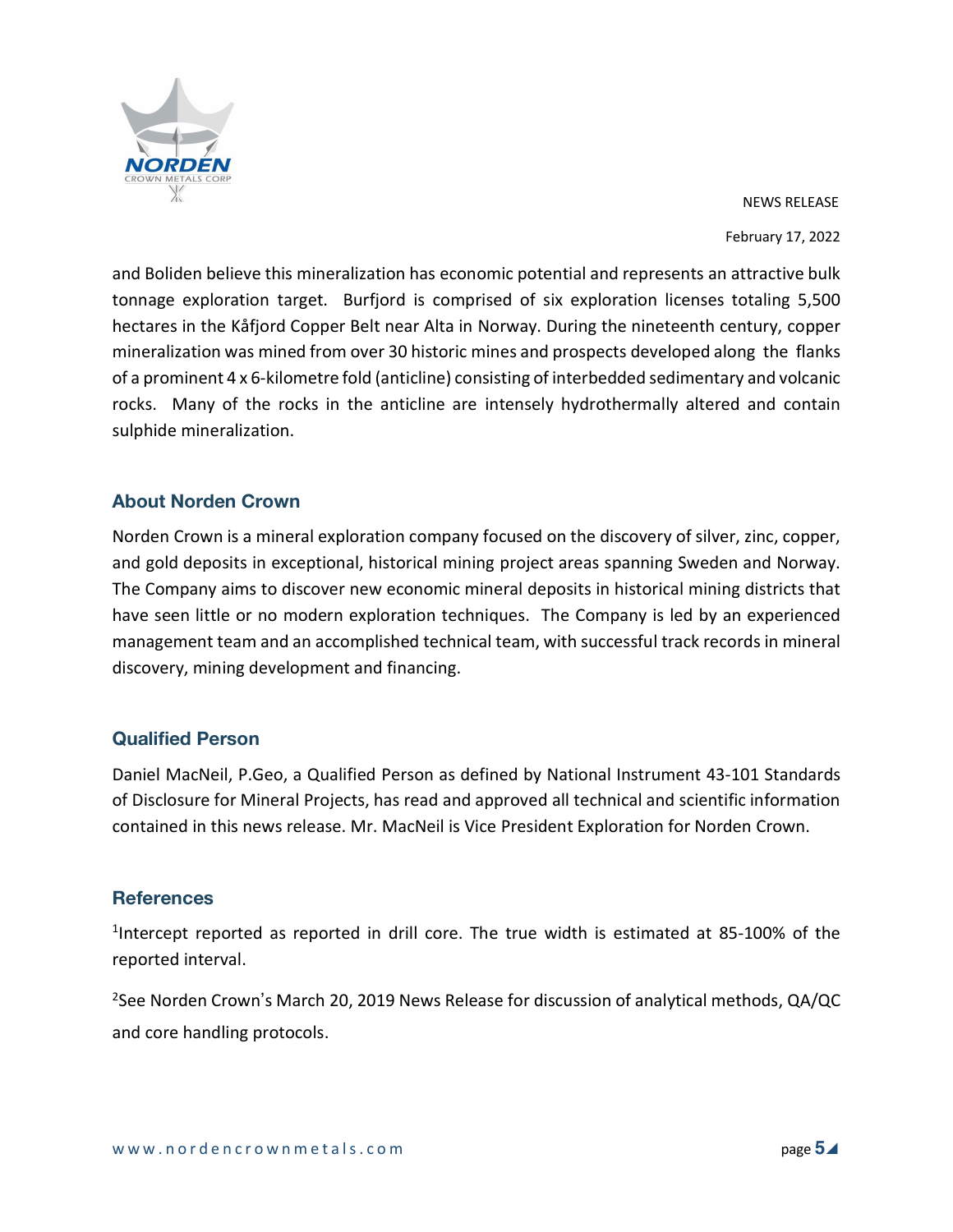

NEWS RELEASE

February 17, 2022

<sup>3</sup> Source: NGU Deposit Factsheet, Deposit Area 1943-010, 1997. Norden Crown's property reviews have confirmed the geologic setting and occurrence of mineralization on the Project and considers the historic exploration data to be relevant as reported in public disclosures and government reports.

# **On behalf of Norden Crown Metals Corp.**

#### Patricio Varas, Chairman and CEO

For more information on Norden Crown please visit the Company website at www.nordencrownmetals.com or contact us at +1.604.922.8810 or info@nordencm.com.

Neither TSX Venture Exchange nor its Regulation Services Provider (as that term is defined in the policies of the TSX Venture Exchange) accepts responsibility for the adequacy or accuracy of this release.

#### **Cautionary Note Regarding Forward-Looking Statements**

This news release contains certain statements that may be deemed "forward-looking statements". Forward-looking statements are statements that are not historical facts and are generally, but not always, identified by the words "expects", "plans", "anticipates", "believes", "intends", "estimates", "projects", "potential" and similar expressions, or that events or conditions "will", "would", "may", "could" or "should" occur. Forward-looking statements may include, without limitation, statements relating to future outlook and anticipated events, such as the successful completion of the exploration program (consisting of diamond drilling, mapping, prospecting, outcrop sampling, airborne magnetic and ground electromagnetic geophysical surveys) as discussed herein, the dates the various segments of the exploration program will commence, the duration of various segments of the exploration program, and the planned uses of the resulting data. Although Norden Crown believes the expectations expressed in such forward-looking statements are based on reasonable assumptions, such statements are not guarantees of future performance, are subject to risks and uncertainties, and actual results or realities may differ materially from those in the forward-looking statements. Such material risks and uncertainties include, but are not limited to, *[NTD: the exploration program is characterized asfully-funded]* the ability of the various contracted entitiesto complete their duties within the time expected by the Company, inclement weather conditions that may impede, delay or stop all or part of the exploration program, the effects of the Covid 19 epidemic or other epidemics or pandemics, mechanical breakdowns of equipment used in the exploration programs, changesin economic conditions orfinancial markets; the ability of Norden Crown to obtain the necessary consents required to explore, drill and develop the projects and if obtained, to obtain such consents in a timely fashion relative to Norden Crown plans and business objectives for the projects; the general ability of Norden Crown to drill test its projects and find mineral resources;